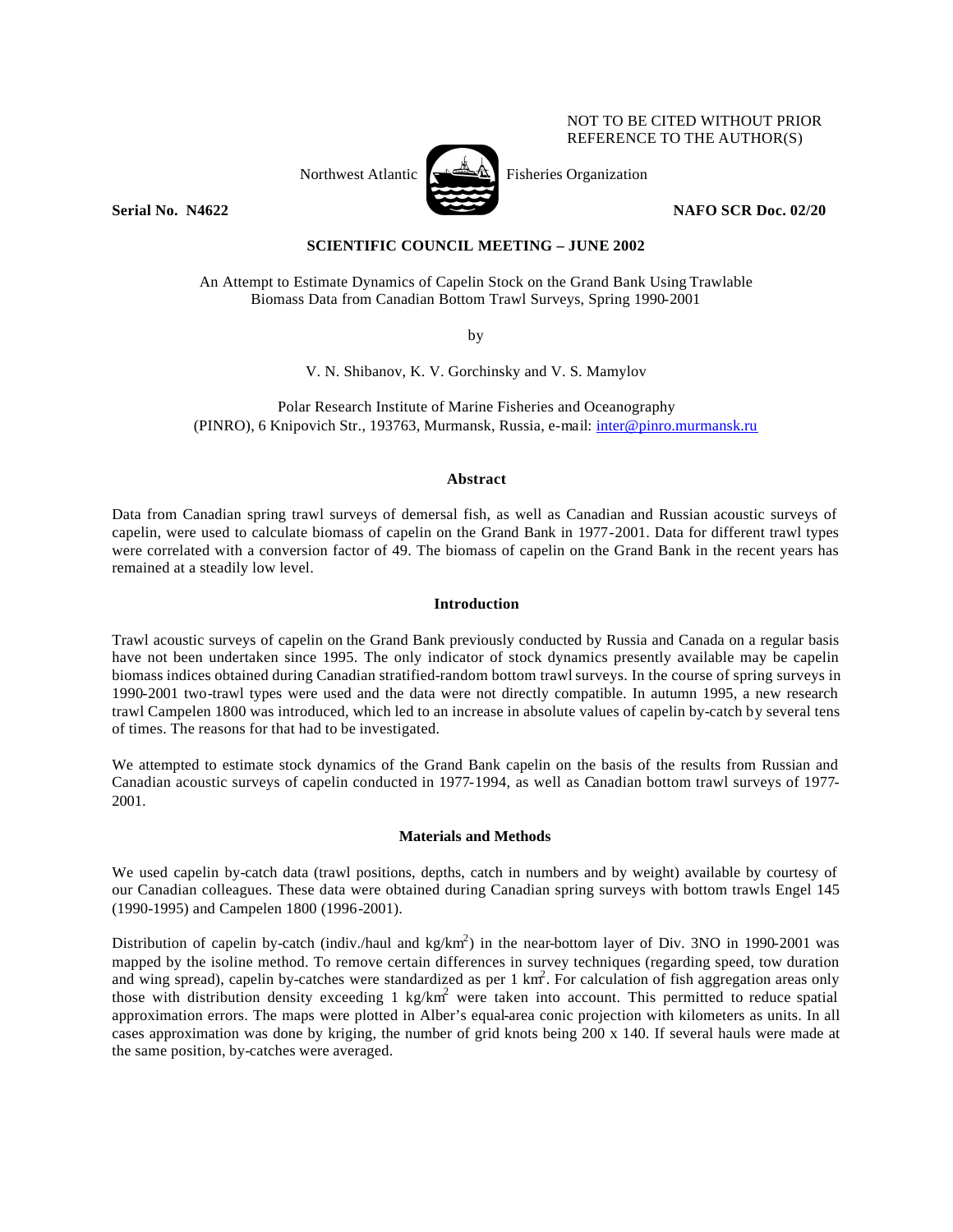Trawlable biomass of capelin in Div. 3LNO and 3NO for 1977-2001 was converted into absolute values on the basis of the relationship between trawl (Lilly and Simpson, 2000) and acoustic (Bakanev and Sergeeva, 1994) estimates of capelin stock in Div. 3LNO in spring 1977-1994.

Regression analysis of trawl and acoustic estimates for Div. 3NO indicated a very weak relationship ( $R = 0.3$ ) and its results were not further used for biomass calculations.

Based on the *apriori* assumption about similar catch rates for same sized cod and capelin of 14 cm length (mean length of capelin by Russian acoustic survey data) caught by the Campelen trawl, data on capelin by-catch in 1996- 2001 were made compatible with the Engel trawl data. Transformation coefficient **K** for cod of 14 cm length was calculated as follows:

 $Ln(K) = 10,857058 + 0,0030710*L - 2,654115*Ln(L)$  (Warren, 1996),

which corresponds to  $K = 49$ .

Considering the absence of statistical relationship between trawl (X) and acoustic (Y) biomass estimates, geometric mean regression was used (Ricker, 1973).

To maximize the correlation between trawl and acoustic data, we attempted to apply combined Russian-Canadian and only Canadian estimates of capelin biomass in Div. 3LNO. Total biomass ( $Y = W_{\text{regr}}$ ) was calculated by 4 different regressions, using data from trawl surveys in Div. 3LNO ( $X = W<sub>tr</sub>$ ) for 1977-2001 converted into the Engel trawl data.

By the combined Russian-Canadian acoustic data:

 $Y = 125.0 * X^{1.212} (R^2 = 20.1%)$  and  $Y = 188.8 * X - 14.9 (R<sup>2</sup> = 10.5%)$ ;

By the Canadian acoustic data:

 $Y = 542.3 * X^{0.773}$  ( $R^2 = 36.0\%$ ) and  $Y = 231.1 * X + 754.6$  ( $R^2 = 17.1\%$ ).

#### **Results and Discussion**

#### **Divisions 3LNO**

In 1987-1992, capelin TAC in Div. 3NO increased from 10 000 to 30 000 tons. In succeeding years the direct fishery was closed as stock collapsed. As far as we know, no reliable data on the status of capelin stock after 1994 are presently available. One of the few available sources of information on capelin stock can be the data from Canadian trawl surveys of demersal fish on the Grand Bank.

Data on by-catches of capelin in bottom trawls reflect the availability (seasonal, diurnal, etc.) of its aggregations in the 5 m near-bottom layer for research trawls rather than actual capelin biomass in all layers. Besides, catch size variations indicate that capelin aggregations can migrate from year to year within the Grand Bank. Capelin stock is subject to considerable distribution variations. During the survey (April-June), the stock was mainly distributed both in Div. 3L and Div. 3NO (Lilly and Simpson, 2000). The suitability of trawl data for capelin biomass assessment is still unclear.

The correlation between biomass estimates derived by the acoustic and the trawl methods was relatively weak.  $R^2$ statistics describes only to 36% of data variability. Biomass estimates for 1977-2001 derived on the basis of the above regressions and the acoustic survey data for 1977-1994 are presented in Table 1 and in Fig.1.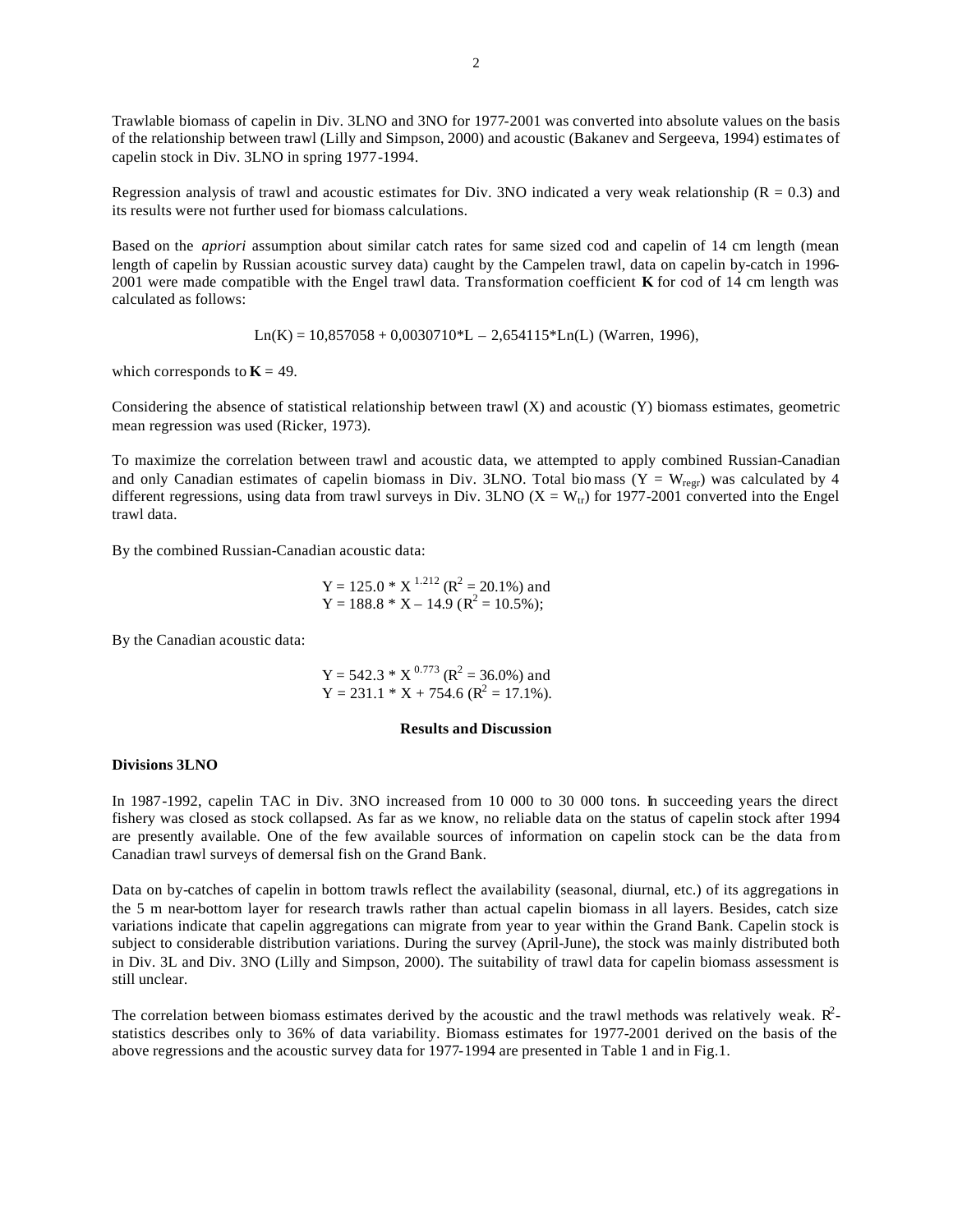Assuming the existence of a certain relationship, we can conclude that in 1990-1995, both the calculated and the trawlable biomass of capelin in Div. 3LNO fluctuated within a wide range, tending to decrease. The stock fluctuation cycle is about 2-3 years. Since 1995 capelin biomass has remained at a steadily low level (Fig. 1, 2).

# **Divisions 3NO**

By-catches of capelin in bottom trawls indicate that in 1990-1995, major capelin aggregations in Div. 3NO were mainly distributed in the margins of the Grand Bank at the ca. 200 m depth (Fig. 3). In 1996, 1998 and 2000 the largest catches were taken in the central area of the bank (Fig. 4). The widest distribution of capelin was observed in 1998 and the smallest one – in 1991.

In our opinion, the isoline method gives more correct estimates of pelagic fish biomass as compared to random stratification. Calculations by both methods showed similar trends. However, in certain years, deviations of biomass estimates calculated by the isoline method ranged from +22 to -45% (Table 2). Trawl biomass of capelin for the entire period was the highest in 1993 and the lowest in 1999 (Table 2, Fig. 5).

#### **Conclusions**

The data obtained show that the biomass of capelin on the Grand Bank is subject to considerable fluctuations. Since 1995 it has remained at a steadily low level. It should also be noted that the assessment of capelin stock in Div. 3NO separately from Div. 3L can lead to incorrect results due to overlapping distribution of these two stocks.

For obtaining reliable data on the status of capelin stock in Div. 3NO, it can be recommended to resume trawl acoustic surveys and to conduct a restricted trial fishery by 1-2 vessels.

# **Acknowledgements**

We would like to thank Dr. B. Atkinson and Dr. F. Mowbray for the kindly provided data from Canadian trawl surveys and for their assistance in preparation of this paper.

#### **References**

- BAKANEV, V. S. and T. M. SERGEEVA . 1994. Results of acoustic survey for capelin (*Mallotus villosus*) in NAFO Divisions 3LNO in 1993. *NAFO SCR Doc*., **14**:1-5.
- LILLY, G. R. and M. SIMPSON. 2000. Distribution and biomass of capelin, Arctic cod and sand lance on the Northeast Newfoundland Shelf and Grand Bank as deduced from bottom trawl surveys. *DFO Can. Stock Assess. Sec. Res. Doc*., **91**:1-40.

RICKER, W. E. 1973. Linear regressions in fishery research. *J. Fish. Res. Board Can*., **30**: 409-434.

WARREN, W. G. 1996. Report on the comparative fishing trial between the *Gadus Atlantica* and *Teleost*. *NAFO SCR. Doc*. 96/28, p. 1-16.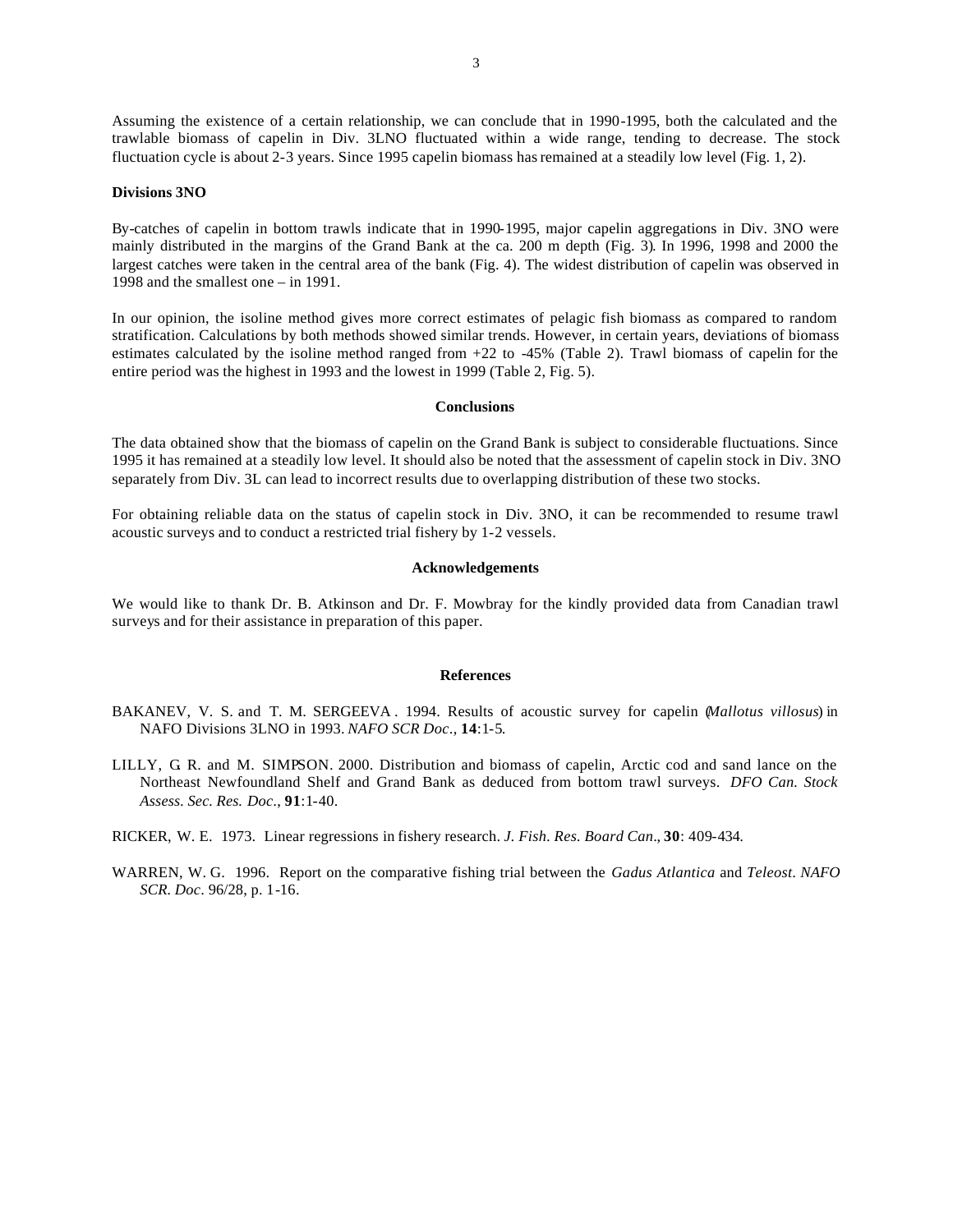| <b>YEAR</b> | $W_{tr.}$                | $W_{ac.}$     | $\mathbf{W}_{(\text{lin. reg.})}$ | $W_{(pow.\,reg.)}$       | $W_{(lin. reg.)}$ | $W_{(pow.\,reg.)}$       |  |
|-------------|--------------------------|---------------|-----------------------------------|--------------------------|-------------------|--------------------------|--|
|             | Can. data                | Rus/Can. data |                                   | Rus/Can. data            | Can. data         |                          |  |
| 1977        | 20.84                    | 8369*         | 3920                              | 4959                     | 5571              | 5672                     |  |
| 1978        | 0.54                     | 310           | 87                                | 59                       | 879               | 337                      |  |
| 1979        | 17.48                    | 483           | 3285                              | 4007                     | 4794              | 4951                     |  |
| 1980        | 0.54                     | $2*$          | 87                                | 59                       | 879               | 337                      |  |
| 1981        | 12.24                    | 655           | 2296                              | 2602                     | 3583              | 3759                     |  |
| 1982        | 7.60                     | 885           | 1420                              | 1460                     | 2511              | 2601                     |  |
| 1983        | $\overline{\phantom{a}}$ | 330           | $\overline{\phantom{m}}$          | $\overline{\phantom{a}}$ |                   | $\overline{\phantom{a}}$ |  |
| 1984        | 0.13                     | 1453          | 10                                | 11                       | 785               | 112                      |  |
| 1985        | 3.90                     | 2920          | 721                               | 651                      | 1656              | 1553                     |  |
| 1986        | 34.02                    | 2842          | 6408                              | 8982                     | 8617              | 8285                     |  |
| 1987        | 19.50                    | 2493          | 3667                              | 4575                     | 5261              | 5388                     |  |
| 1988        | 4.24                     | 4350          | 786                               | 720                      | 1734              | 1657                     |  |
| 1989        | 7.26                     | 3156          | 1356                              | 1382                     | 2432              | 2510                     |  |
| 1990        | 16.67                    | 5850          | 3132                              | 3784                     | 4607              | 4773                     |  |
| 1991        | 3.23                     | 160           | 595                               | 518                      | 1501              | 1342                     |  |
| 1992        | 1.01                     |               | 176                               | 127                      | 988               | 546                      |  |
| 1993        | 12.64                    | 315           | 2372                              | 2705                     | 3676              | 3854                     |  |
| 1994        | 0.67                     | 278*          | 112                               | 77                       | 909               | 398                      |  |
| 1995        | 1.88                     |               | 340                               | 269                      | 1189              | 883                      |  |
| 1996        | 2.51                     |               | 459                               | 381                      | 1335              | 1105                     |  |
| 1997        | 0.74                     |               | 125                               | 87                       | 926               | 430                      |  |
| 1998        | 2.60                     |               | 476                               | 398                      | 1355              | 1135                     |  |
| 1999        | 1.79                     |               | 323                               | 253                      | 1168              | 851                      |  |
| 2000        | 1.84                     |               | 332                               | 262                      | 1180              | 869                      |  |
| 2001        | 2.34                     |               | 427                               | 350                      | 1295              | 1046                     |  |

TABLE 1. Calculated capelin biomass ( $W * 10<sup>3</sup>$  t) in Div. 3LNO by the data from trawl and acoustic surveys conducted in spring 1977-2001 (1996-2001 for the Engel trawl).

\* - very approximate data, excluded from the analysis

TABLE 2. Calculation of trawlable biomass by the isoline and stratified-random methods (thousand tons) and the area of capelin aggregations (thousand  $km^2$ ) in Div. 3NO in 1990-2001.

| Method                | Year  |         |         |         |       |        |         |       |       |         |       |        |
|-----------------------|-------|---------|---------|---------|-------|--------|---------|-------|-------|---------|-------|--------|
|                       | 990   | 1991    | 1992    | 1993    | 1994  | 1995   | .996    | 1997  | .998  | 1999    | 2000  | 2001   |
| Random stratification | 0.87  | .88     | 0.67    | 9.08    | 0.20  | 0.54   | 0.57    | 0.34  | .18   | 0.15    | 0.83  | 0.22   |
| <b>Isolines</b>       | .06   | .03     | 0.39    | 6.82    | 0.20  | 0.51   | 0.51    | 0.39  | .29   | 0.15    | 0.79  | 0.22   |
| Deviation, %          | 17.9  | $-45.2$ | $-41.8$ | $-24.9$ | 0.0   | $-5.6$ | $-10.5$ | 12.8  | 8.5   | $0.0\,$ | -4.8  | $-0.7$ |
| Area                  | 26.23 | 18.60   | 30.88   | 46.37   | 23.47 | 19.46  | 41.42   | 54.50 | 62.79 | 28.18   | 38.93 | 26.35  |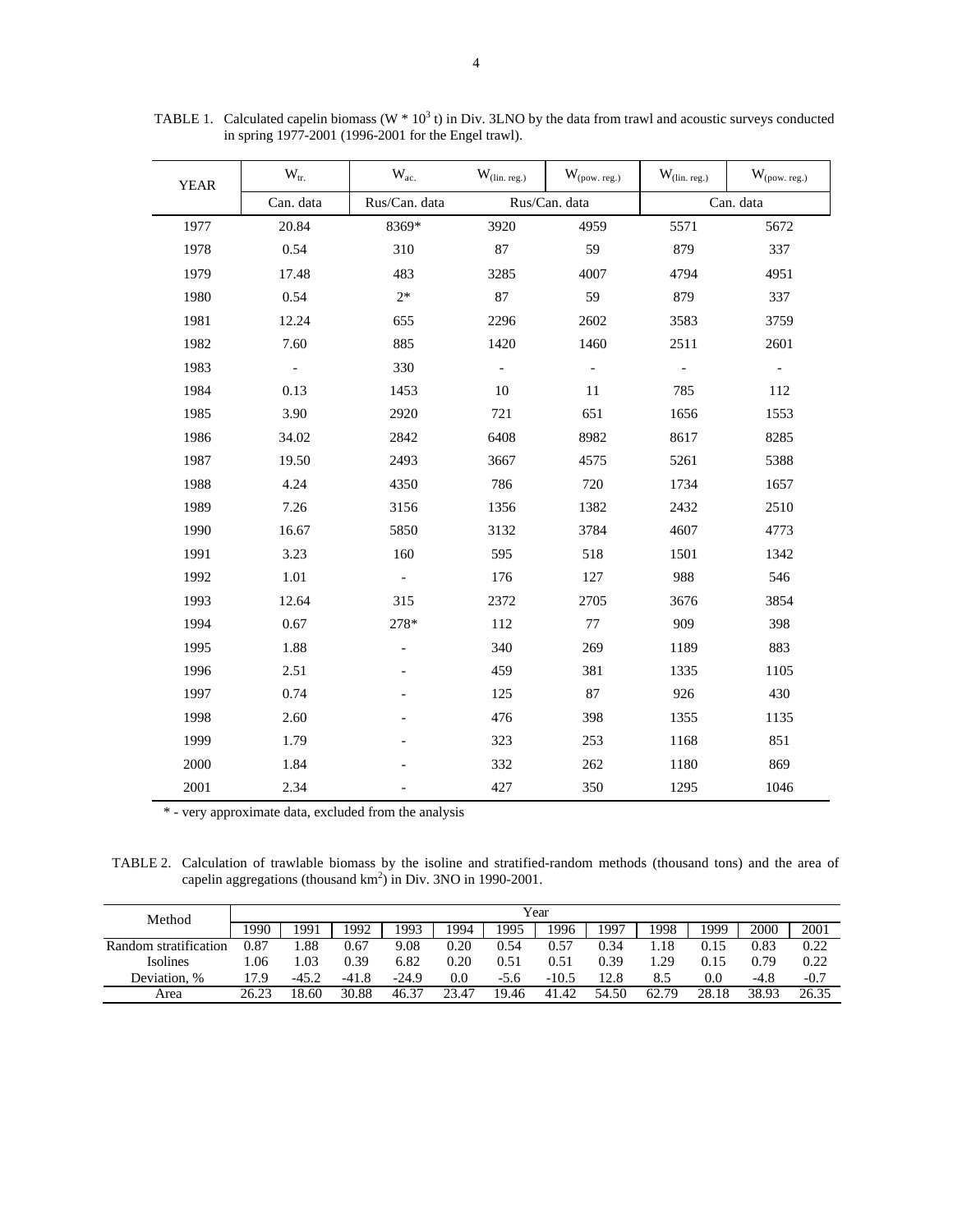

Fig.1. Dynamics of capelin stock in Div. 3LNO in 1977-2001 by calculated biomass.



Fig. 2. Capelin trawlable biomass and linear trend in 1990-1995 (Engel) and 1996-2001 (Campelen) in Div. 3LNO.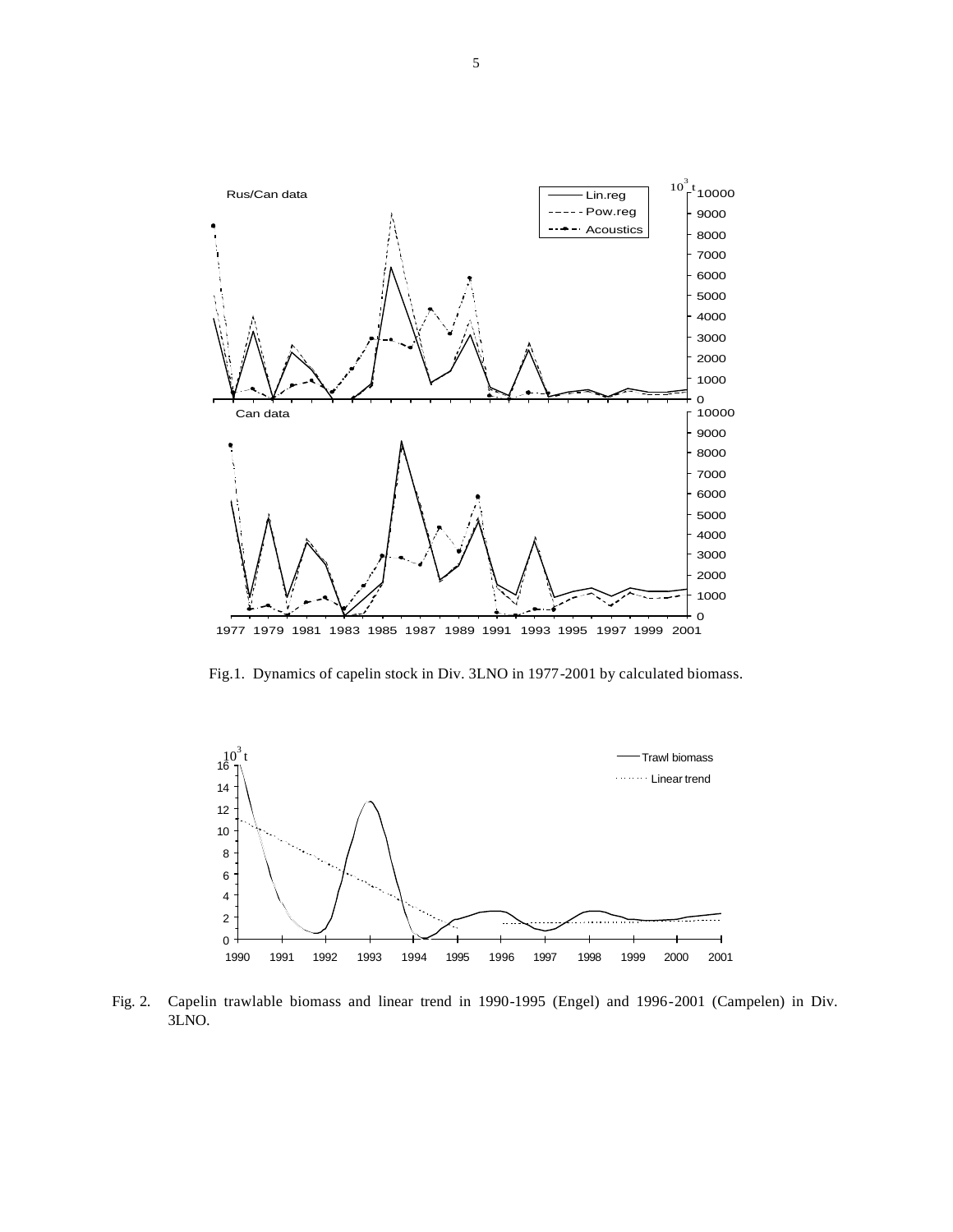

Fig. 3. Distribution of capelin catches (specimens/tow) in Div. 3NO. 1990-1995.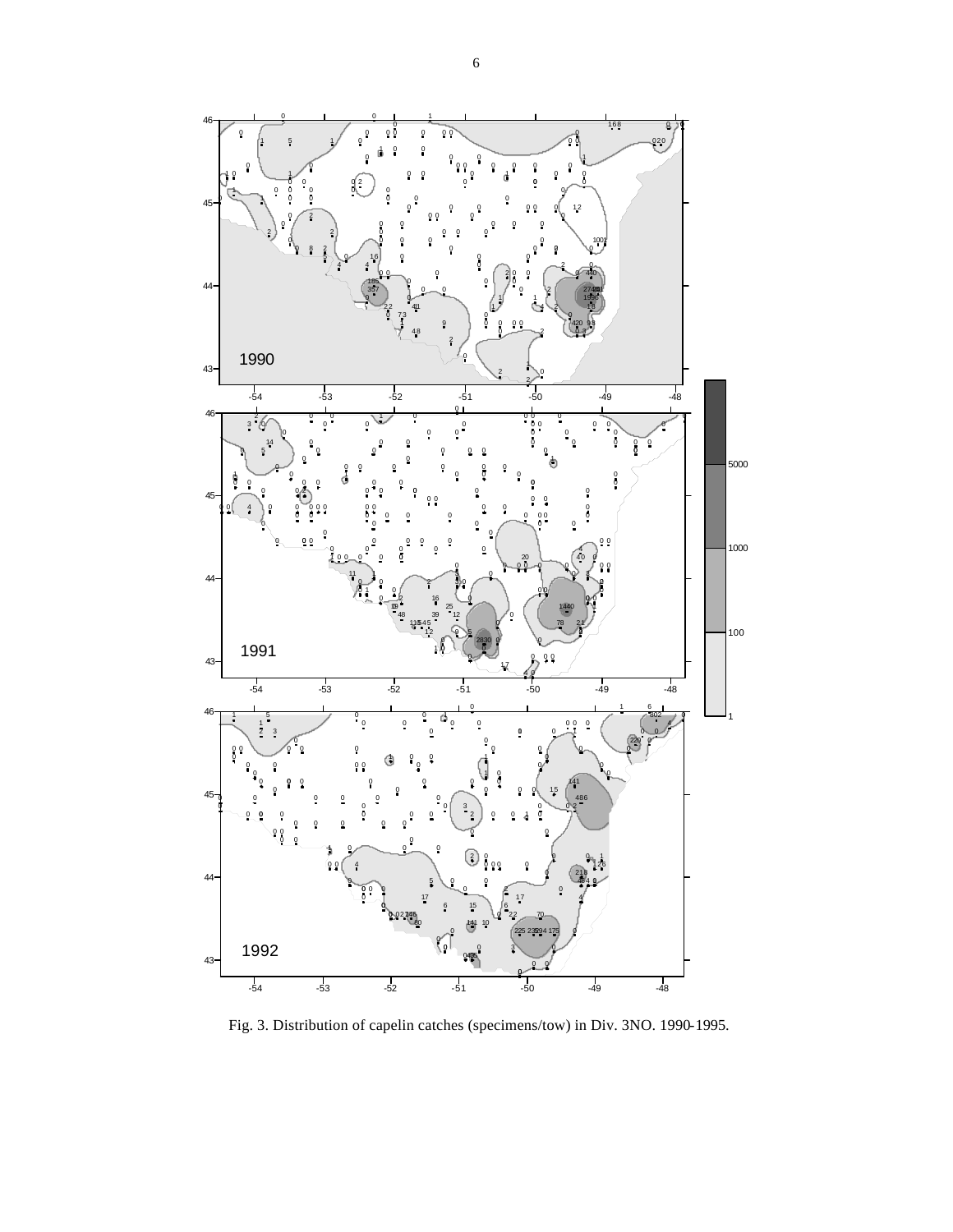

Fig. 3. (Continued).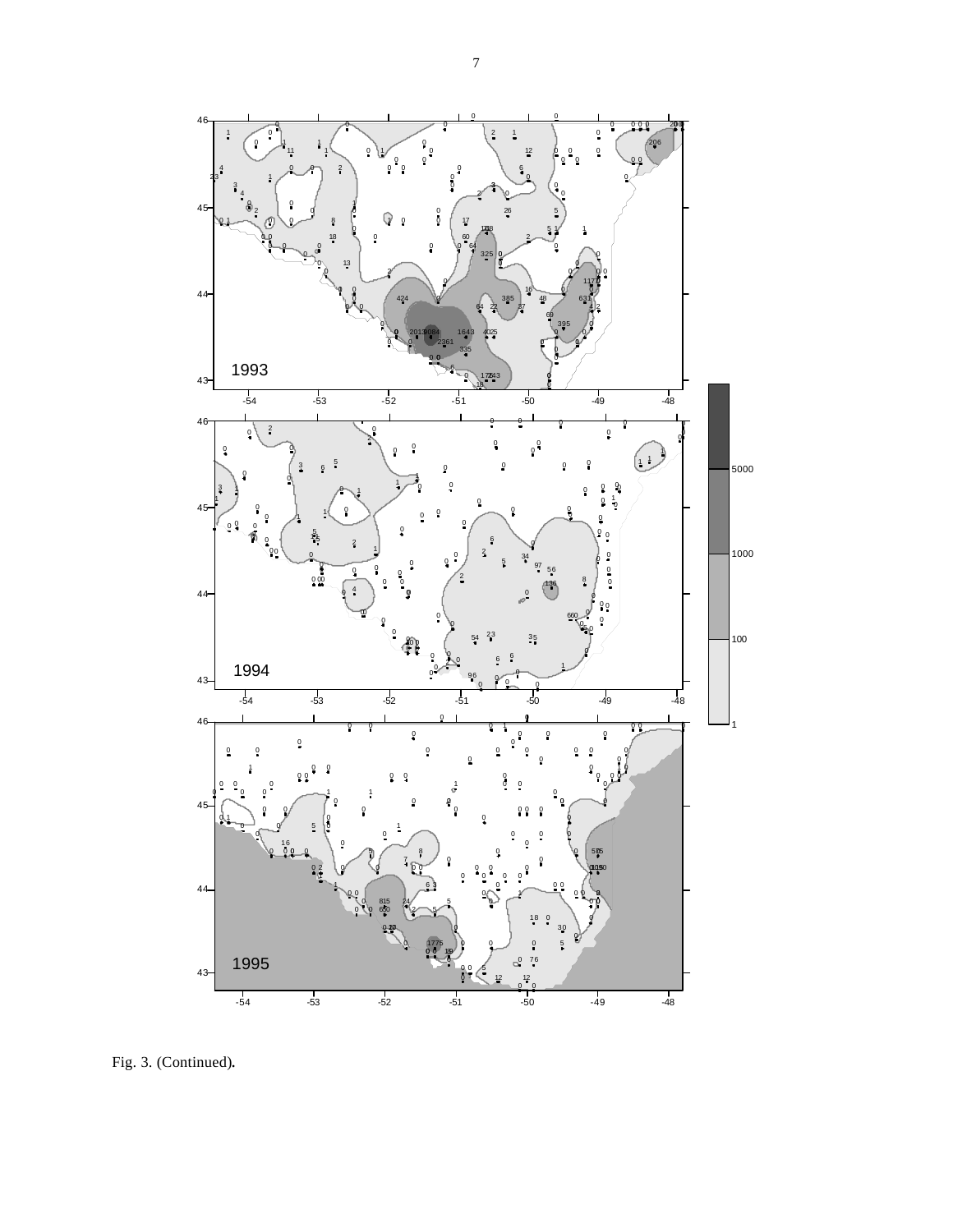

Fig. 4. Distribution of capelin catches (specimens/tow) in Div. 3NO. 1996-2001.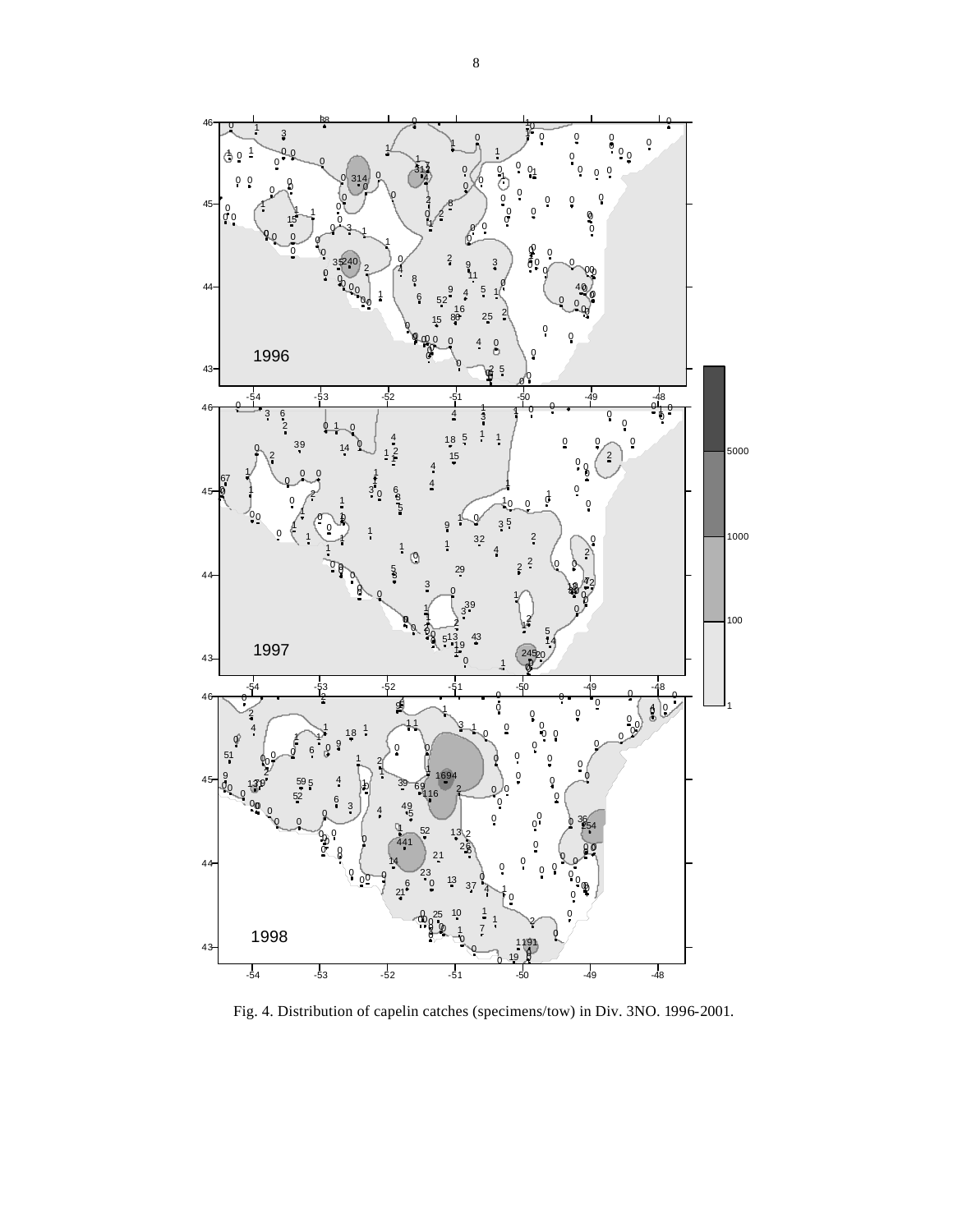

Fig. 4. (Continued).